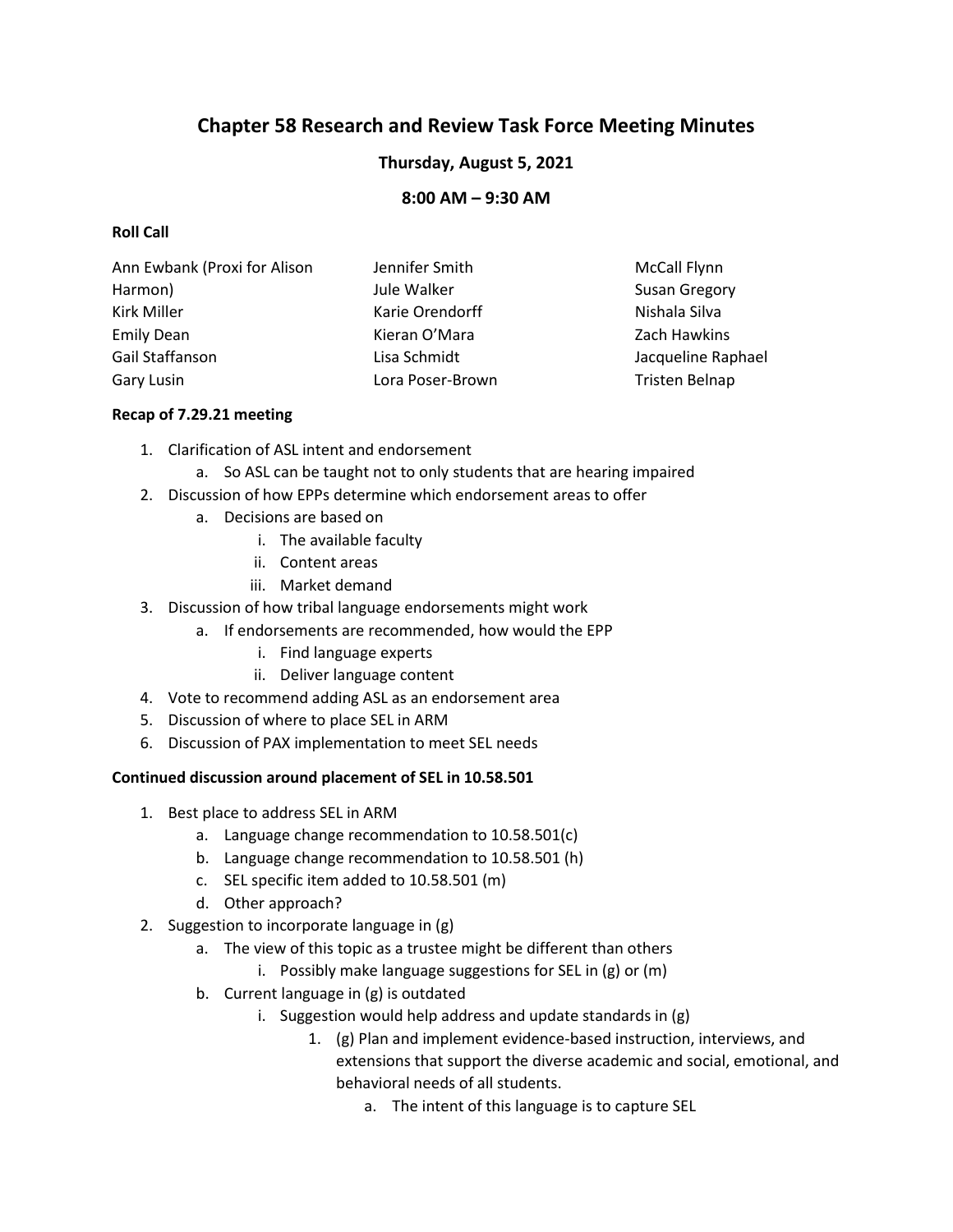- i. Includes all students
	- 1. The support a student may need can vary
- c. This language could make the intent of (g) a lot clearer.
	- i. MSU is currently already incorporating a lot of these elements
		- 1. Freshman level child and adolescent development course
		- 2. Assessment through field experience
		- 3. Student teaching with collaboration with the Bozeman school district
			- a. The collaboration led to Professional Development for faculty in SEL
- d. The addition of a standard would be a good suggestion
	- i. Suggestion to add language as suggested
		- 1. Demonstrate understanding and ability to integrate social and emotional learning (SEL) including self-awareness, self-management, social awareness, relationship skills and responsible decision-making.
- e. The ability to address intervention and academic needs of SEL is important
	- i. Becoming more specific may cause flexibility for districts to decrease.
	- ii. The first suggestion of language will allow school districts to meet the standard using a variety of skills
- 3. The suggestion for 10.58.501 (g) "Plan and implement evidence-based instruction, interviews, and extensions that support the diverse academic and social, emotional, and behavioral needs of all students" is to replace current language.
	- a. The current language in (g) is outdated
		- i. The suggestion for this language is what is needed for the current and future environment in education
- 4. Opportunity for public comment
	- a. No public comment given
- 5. Vote on the suggested change of language
	- a. 10.58.501 (g) "Plan and implement evidence-based instruction, interviews, and extensions that support the diverse academic and social, emotional, and behavioral needs of all students"
	- b. Kieran O'Mara Yes
	- c. Kirk Miller yes
	- d. Gary Lusin yes
	- e. Susan Gregory yes
	- f. Gail Staffanson yes
	- g. Emily Dean yes
	- h. Nishala Silva yes
- i. Karie Orendorff yes j. Lisa Schmidt yes
- k. Lora Poser-Brown yes
- l. Jennifer Smith yes
- m. Ann Ewbank (Proxy for Alison Harmon) yes
- n. McCall Flynn yes

- **Discussion of lever topic 2** 
	- 1. Real world experiences
		- a. Alternative pathways
		- b. Connections between classroom and real-world experience
		- c. Discussion around relevant ARM sections
			- i. 10.58.312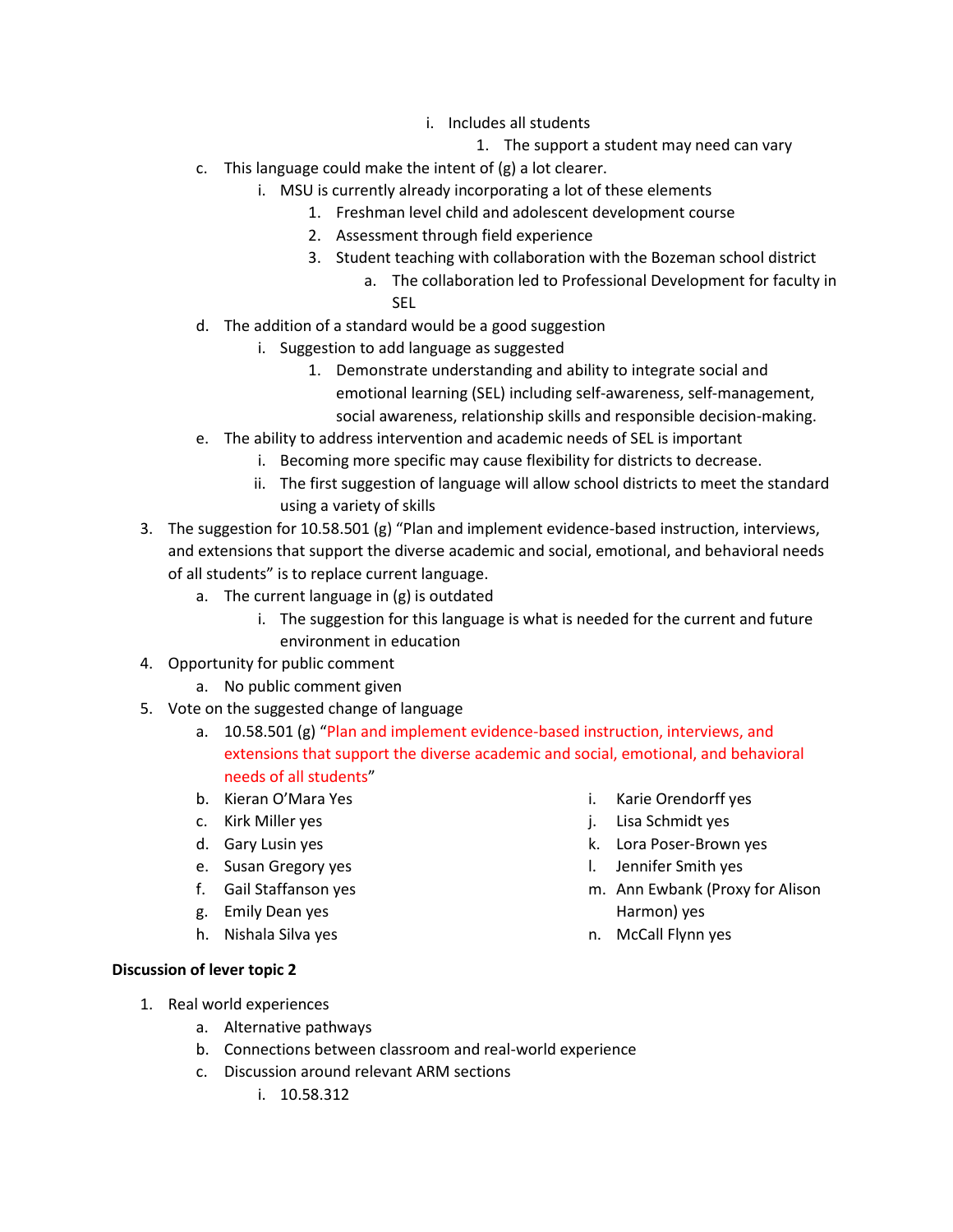- ii. 10.58.501
- iii. 10.58.605
- iv. 10.58.606
- v. 10.58.610
- d. Internship pilot program (recommendation??)
- 2. Potential language for a broad recommendation
	- a. The State should investigate how to increase access of EPP students to paid onsite clinical residencies in diverse educational settings. Current EPP programs with existing pilot projects should collect data on implementation and effectiveness. This information should be shared across the state and lead to further investigation.
- 3. Has there been conversation around who would pay for onsite residencies?
	- a. There have not been conversations around who would pay
		- i. If this were to be put into ARM, the BOPE would do the research before voting.
			- 1. The legislature would also review and vote on the fiscal impact.
- 4. MSUB is flooded with requests to take university students
	- a. School districts are the gatekeepers of field experience
	- b. Mandating a yearlong internship will not force districts to take students.
- 5. Something that was thought was in law is the idea that student teachers cannot be paid.
	- a. Research was done around if student teachers can be compensated
		- i. 24.101 states that student teachers have to be non-salaried
			- 1. Does not mean the student teacher cannot be compensated
			- 2. There are ways to comply with 24.101 while also compensating student teachers
			- 3. Inserting language to allow student teachers to be compensated as far as the law allows could be beneficial.
			- 4. Suggested language in 10.58.312 (d)
				- a. Preservice teachers are authorized to receive payment the extent allowed by law.
	- b. EPPs are guests in Montana P-12 schools. We get what we get in terms of clinical placements.
		- i. Cooperating teachers are paid \$250 for hosting a student teacher
			- 1. \$0.28 per hour
			- 2. This rate is set by the state
			- 3. Mentoring a teaching candidate in your classroom is extra work for teachers.
			- 4. If a district feels their teachers are overwhelmed with work
				- a. Do not have to host student teachers
			- 5. Mentoring teachers often participate out of a sense of duty to their profession
- 6. Would taking steps to thoroughly investigate the pros and cons of a yearlong internship would be the best way to approach this topic?
	- a. Does the TF address specific language?
	- b. Does the TF propose broad language?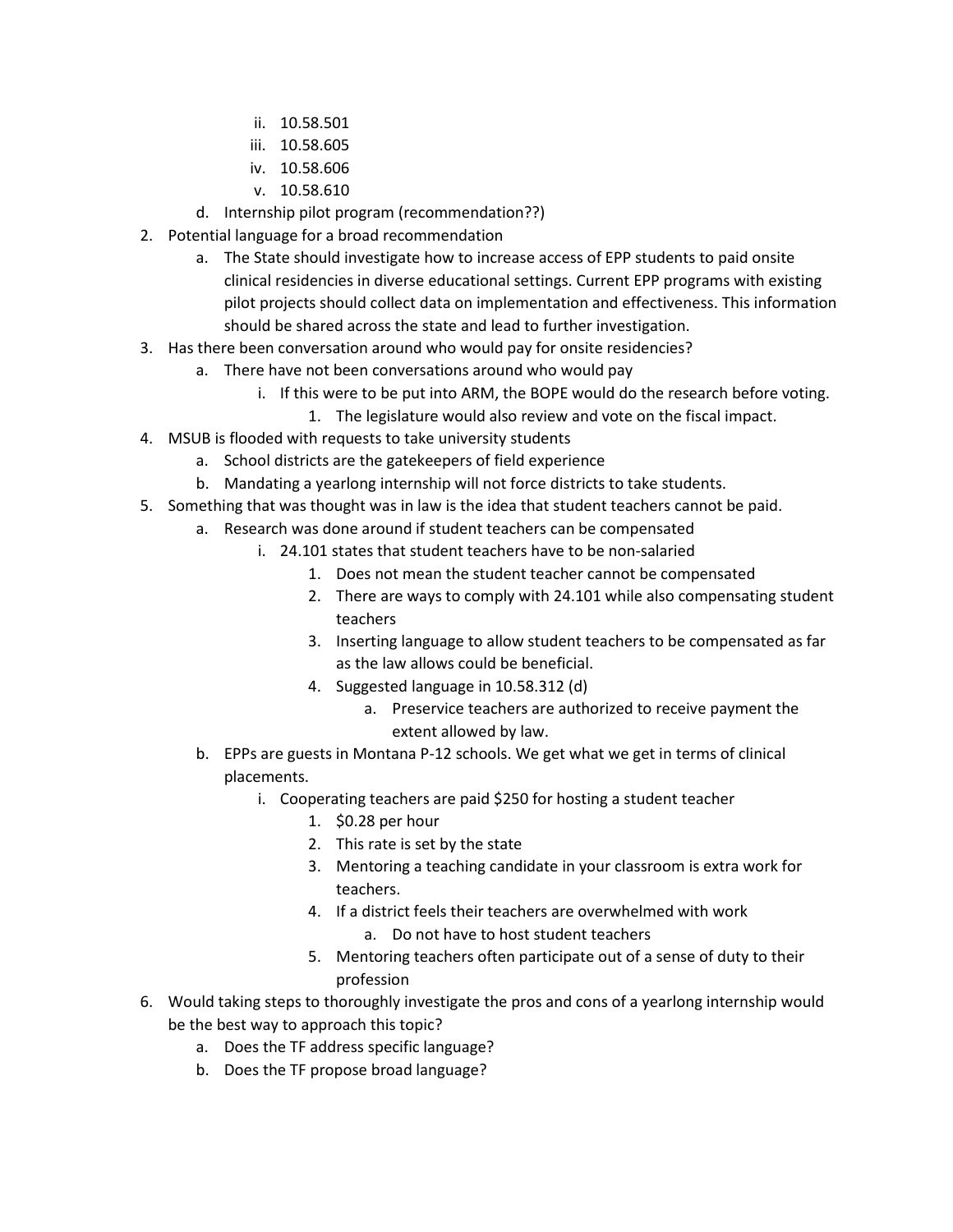- 7. Suggestion that the recommendation be made to conduct research and collect data to discover how a longer student teaching period would be successful.
	- a. There is current investigations how to complete a full year internship that is paid.
		- i. Would be uncomfortable creating rule around a yearlong internship right now.
- 8. Recommendation for language in 10.58.312 such as:
	- a. "preservice teachers are authorized to receive payment to the extent allowed by law"
- 9. MSU partnership with Belgrade school district
	- a. The partnership gave flexibility to pay preservice teachers as a paraprofessional.
		- i. This enabled them to be compensated while achieving their classroom practical experience.
	- b. Belgrade school district ultimately changed direction to have full time paraprofessionals, so the previous partnership was no longer an option.
	- c. This is something that could be considered in other school districts.
- 10. A yearlong internship
	- a. May draw interested students away from the profession
		- i. If there is not a clear guideline or suggestion for how the students could afford it.
- 11. What if a program was thought about with high school students?
	- a. Partnering with High schools to go into a teacher's classroom to be mentored for a week
		- i. See the great and difficult parts of teaching before the student makes steps to go into the field.
- 12. Educators Rising in school districts
	- a. Would become the new future teachers of America
		- i. State could designate educators rising as a career and technical education organization
			- 1. Access of Perkins funds
	- b. Potential area for pilots to be evaluated.
	- c. Teachers tend to teach no more than 30 miles from where they grow up.
	- d. Educators rising is to promote becoming an educator as a career pathway
		- i. The State promotes career pathways
			- 1. Most recent is the health occupations that were developed throughout the State of Montana
			- 2. Getting an educator career pathway to be included in this effort could help students become excited for the possibilities around an educator pathway.
- 13. MSU partners with Opheim and Park High School to teach EDU 101 for dual credit.
	- a. Much of the work is going on
		- i. There needs to be connections made.
	- b. MSU will work with any district which wishes to teach EDU 101 for dual credit
		- i. Providing syllabus and support
- 14. Opportunity for public comment
- 15. Vote to recommend enabling language:
	- a. 10.58.312 (d) "Preservice teachers are authorized to receive payment to the extent allowed by law"